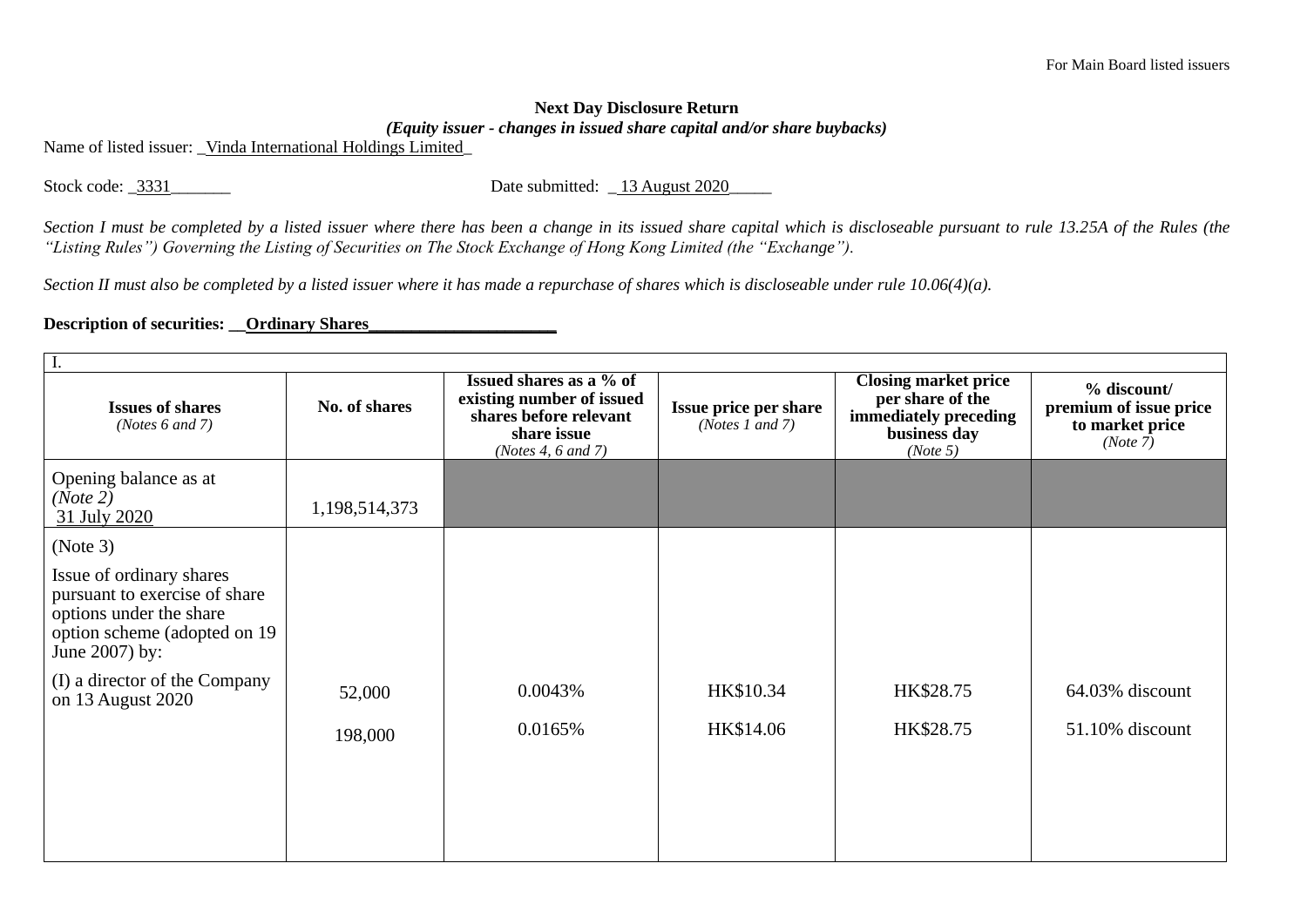For Main Board listed issuers

| other than directors of<br>(II)<br>the Company on:<br>$(i)$ 5 August 2020                                                                                                                                                                                    | 20,000                                                                                                                                                                                                              | 0.0017% | HK\$10.34 | HK\$29.40 | 64.83% discount |
|--------------------------------------------------------------------------------------------------------------------------------------------------------------------------------------------------------------------------------------------------------------|---------------------------------------------------------------------------------------------------------------------------------------------------------------------------------------------------------------------|---------|-----------|-----------|-----------------|
| $(ii)$ 5 August 2020                                                                                                                                                                                                                                         | 65,000                                                                                                                                                                                                              | 0.0054% | HK\$14.06 | HK\$29.40 | 52.18% discount |
| Share repurchases                                                                                                                                                                                                                                            | N/A                                                                                                                                                                                                                 | N/A     |           |           |                 |
| Closing balance as at<br>(Note 8)<br>$\_13$ August 2020                                                                                                                                                                                                      | 1,198,849,373                                                                                                                                                                                                       |         |           |           |                 |
| We hereby confirm to the best knowledge, information and belief that, in relation to each issue of securities as set out in Section I, it has been duly authorized by the board<br>of directors of the listed issuer and, insofar as applicable:<br>(Note 9) |                                                                                                                                                                                                                     |         |           |           |                 |
| (i)<br>all money due to the listed issuer in respect of the issue of securities has been received by it;                                                                                                                                                     |                                                                                                                                                                                                                     |         |           |           |                 |
| all pre-conditions for the listing imposed by the Listing Rules under "Qualifications of listing" have been fulfilled;<br>(ii)                                                                                                                               |                                                                                                                                                                                                                     |         |           |           |                 |
| (iii)<br>all (if any) conditions contained in the formal letter granting listing of and permission to deal in the securities have been fulfilled;                                                                                                            |                                                                                                                                                                                                                     |         |           |           |                 |
| all the securities of each class are in all respects identical (Note 10);<br>(iv)                                                                                                                                                                            |                                                                                                                                                                                                                     |         |           |           |                 |
| all documents required by the Companies (Winding Up and Miscellaneous Provisions) Ordinance to be filed with the Registrar of Companies have been duly<br>(v)<br>filed and that compliance has been made with other legal requirements;                      |                                                                                                                                                                                                                     |         |           |           |                 |
| (vi)                                                                                                                                                                                                                                                         | all the definitive documents of title have been delivered/are ready to be delivered/are being prepared and will be delivered in accordance with the terms of issue;                                                 |         |           |           |                 |
| completion has taken place of the purchase by the issuer of all property shown in the listing document to have purchased or agreed to be purchased by it and the<br>(vii)<br>purchase consideration for all such property has been duly satisfied; and       |                                                                                                                                                                                                                     |         |           |           |                 |
| (viii)                                                                                                                                                                                                                                                       | the trust deed/deed poll relating to the debenture, loan stock, notes or bonds has been completed and executed, and particulars thereof, if so required by law, have<br>been filed with the Registrar of Companies. |         |           |           |                 |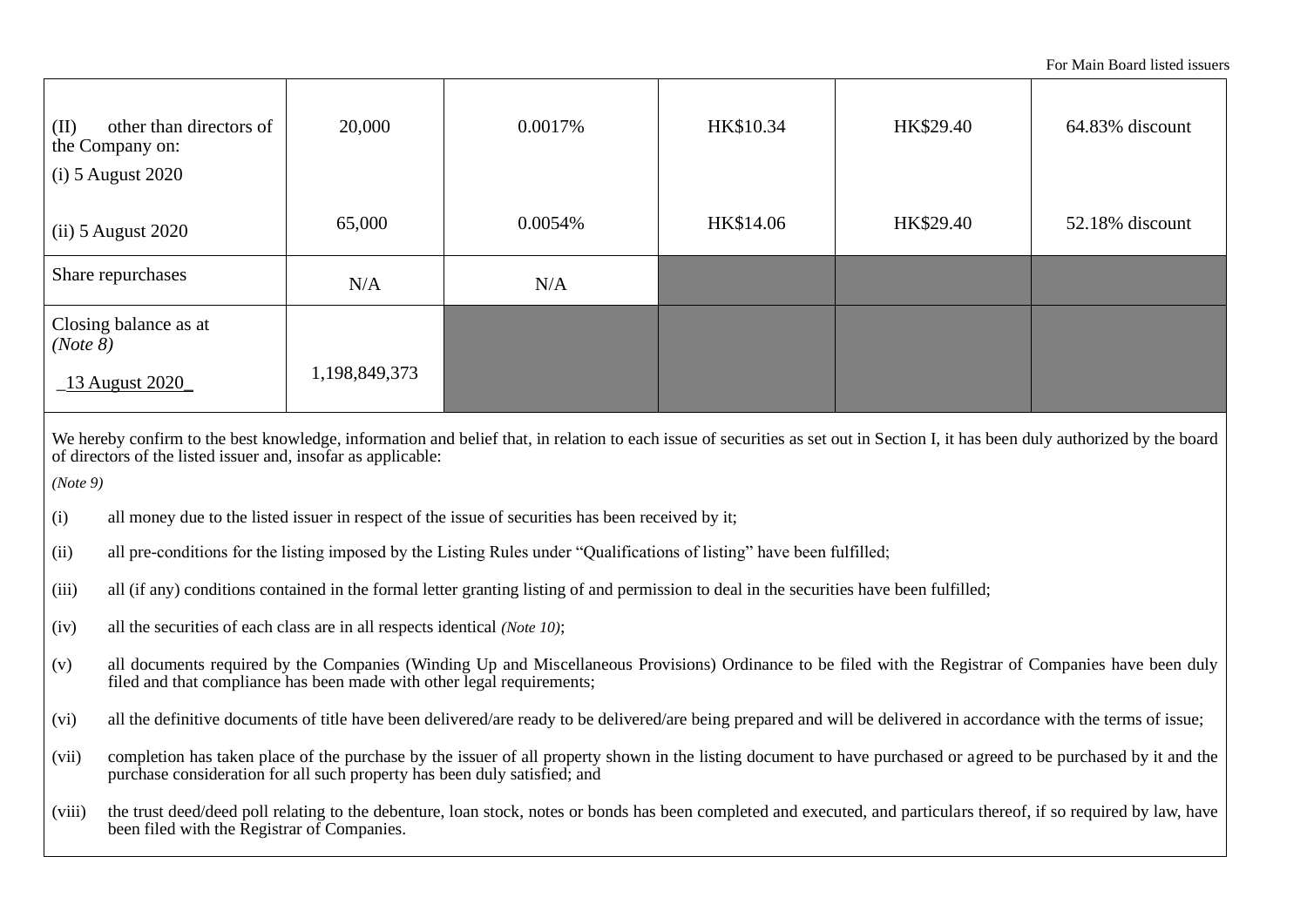## *Notes to Section I:*

- *1. Where shares have been issued at more than one issue price per share, a weighted average issue price per share should be given.*
- *2. Please insert the closing balance date of the last Next Day Disclosure Return published pursuant to rule 13.25A or Monthly Return pursuant to rule 13.25B, whichever is the later.*
- *3. Please set out all changes in issued share capital requiring disclosure pursuant to rule 13.25A together with the relevant dates of issue. Each category will need to be disclosed*  individually with sufficient information to enable the user to identify the relevant category in the listed issuer's Monthly Return. For example, multiple issues of shares as a result of *multiple exercises of share options under the same share option scheme or of multiple conversions under the same convertible note must be aggregated and disclosed as one category. However, if the issues resulted from exercises of share options under 2 share option schemes or conversions of 2 convertible notes, these must be disclosed as 2 separate categories.*
- *4. The percentage change in the number of issued shares of listed issuer is to be calculated by reference to the listed issuer's total number of shares in issue (excluding for such purpose any shares repurchased or redeemed but not yet cancelled) as it was immediately before the earliest relevant event which has not been disclosed in a Monthly Return or Next Day Disclosure Return.*
- *5. Where trading in the shares of the listed issuer has been suspended, "closing market price per share of the immediately preceding business day" should be construed as "closing market price per share of the business day on which the shares were last traded".*
- *6. In the context of a repurchase of shares:*
	- *"issues of shares" should be construed as "repurchases of shares"; and*
	- *"issued shares as a % of existing number of shares before relevant share issue" should be construed as "repurchased shares as a % of existing number of shares before relevant share repurchase".*
- *7. In the context of a redemption of shares:*
	- "*issues of shares*" should be construed as "redemptions of shares";
	- *"issued shares as a % of existing number of shares before relevant share issue" should be construed as "redeemed shares as a % of existing number of shares before relevant share redemption"; and*
	- *"issue price per share" should be construed as "redemption price per share".*
- *8. The closing balance date is the date of the last relevant event being disclosed.*
- *9. Items (i) to (viii) are suggested forms of confirmation which may be amended to meet individual cases.*
- *10. "Identical" means in this context:* 
	- *the securities are of the same nominal value with the same amount called up or paid up;*
	- *they are entitled to dividend/interest at the same rate and for the same period, so that at the next ensuing distribution, the dividend/interest payable per unit will amount to exactly the same sum (gross and net); and*
	- *they carry the same rights as to unrestricted transfer, attendance and voting at meetings and rank pari passu in all other respects.*